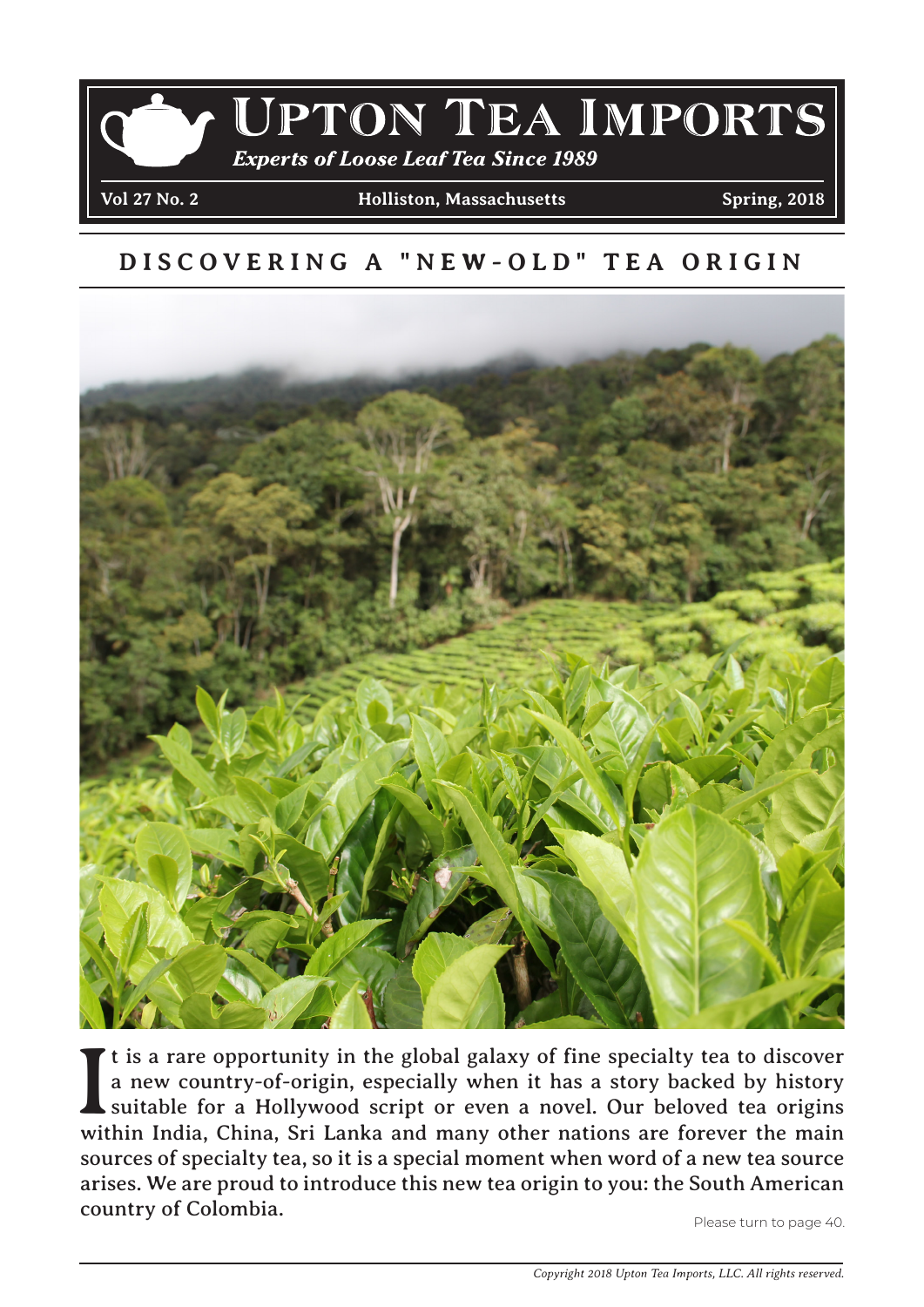# **The Magic of Colombian Tea**

*-by Brian K.*  s a long-time follower of Upton Tea Imports and the tea industry, I am honored to contribute to this issue of the Upton Tea Quarterly. This past year, a fellow tea lover based in the United Kingdom called and asked if I'd ever heard of Bitaco Colombian tea. Intrigued, I noted that not only had I never heard of Bitaco, I did not even know that tea was grown in Colombia. My friend went on to explain that this "new-old" origin, deep in the ancient mountains of Colombia, had an exceptionally colorful history going back decades. As he explained some of the background of this South American tea region, I welcomed his offer to forward samples for my review. I must explain that my "tea friend" is something of a legend within the global tea industry. Nigel Melican travels the globe constantly helping many of the world's premier tea growing nations improve the quality of their tea. For decades, he has been walking through the fields and hills of tea plantations all over the planet, deftly recommending tactics to optimize tea quality: advanced soil conditioning, pruning tactics and post-harvest value addition techniques.

Nigel has been instrumental in the growth of Bitaco Colombian tea for many years. His first visit there was in 1988, and more recently, he led the initiative towards crafting the tea to suit an international demand for long-leaf, specialty teas. When Nigel suggests a new tea, I listen very closely.

As I awaited my "new-old" tea origin samples, I perused the documents that my friend had sent, which covered the germinal roots of this legendary region of Bitaco, Colombia. My imagination widened with every paragraph as I found myself mesmerized to discover – virtually for now - a magical place where lush tea bushes grow abundantly: the mountains of Colombia. I previously thought of coffee – not tea – when mention of the South American country arose in almost any context. I was surprised and delighted to learn that nestled within the heart of one of the planet's most biodiverse regions resides a thriving tea estate! How had this very special place where tea has been growing for decades escape my tea-loving eyes and ears all these years? Before I share more of this splendid discovery, let me roll back the clock a bit with some vital history.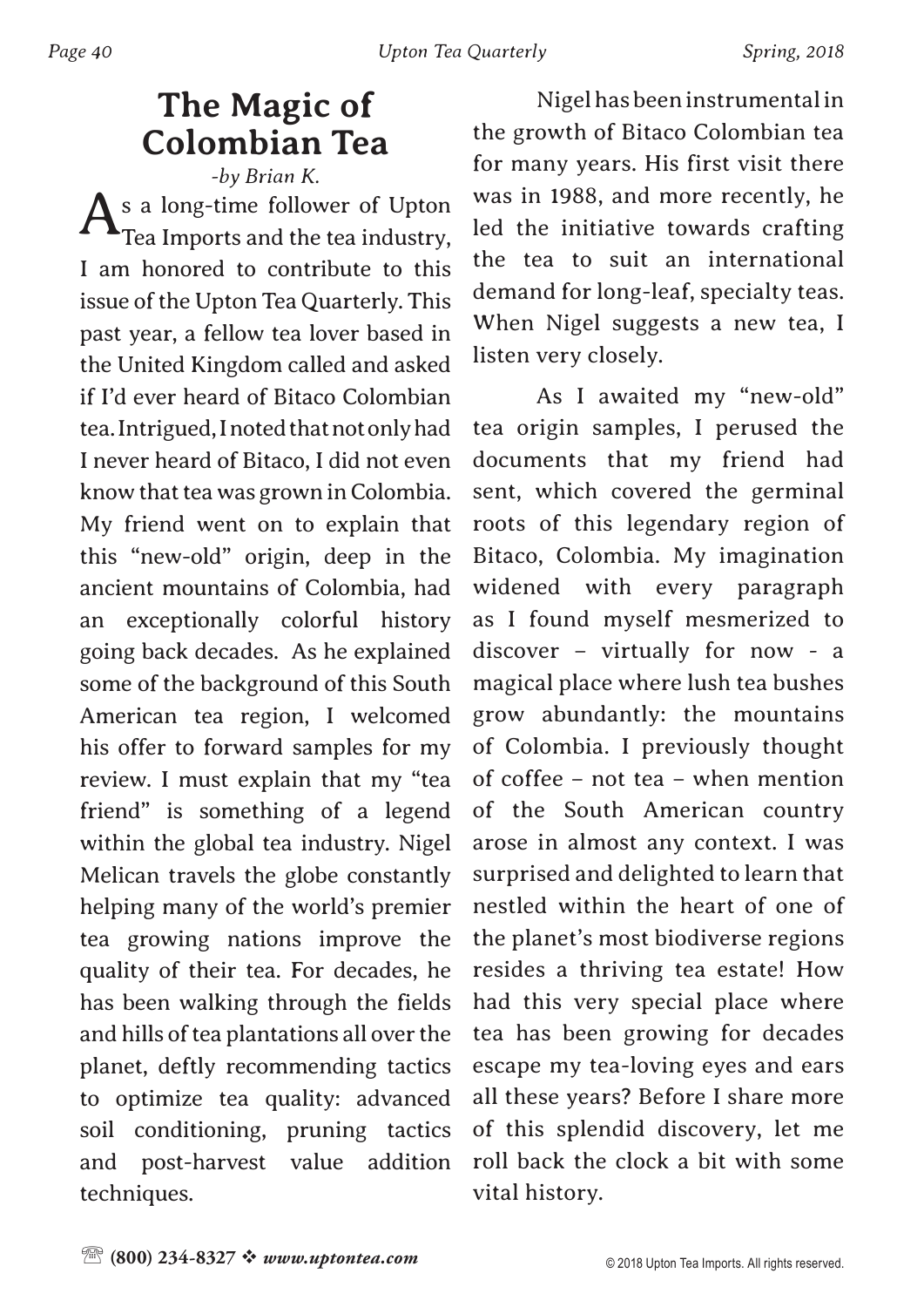## **The Early, Tumultuous Days of Colombian Tea**

**T**ea growing in Colombia began in the 1950s, when the Colombian Department of Agriculture imported tea plants from Ceylon (Sri Lanka) to help diversify regional crops. The first trials for tea production on the Bitaco Tea Estate (located high in the west Andes Mountains near a town called Bitaco) were done jointly by two entrepreneurs, Don Joaquin and Don Alberto Llano, using an artisanal style of agriculture that generated impressive results: brilliantly lush leaf growth that produced delicious brewed tea. These humble efforts were the first Colombian loose leaf teas ever produced. They went on to plant 123 acres of Camellia sinensis during the 1960s and 1970s.

In the 1970s, a period of chaotic political violence overtook Colombia and armed invasions deeply affected the region, and eventually the entire tea company. During this intense period, Don Alberto Llano passed away and the tea operations slid into chaos. The untended tea fields fell into disarray, and the fledgling company was liquidated by the government.

After some years, the surviving family members of the tea company, led by their matriarch,

Mrs. Marichu de Llano, devised a plan to revive and take control of the company – now called Agricola Himalaya. The task was enormous, with neglected tea plants long overgrown, unpruned, and weedchoked. The soil required months of intensive regeneration to build it back to a stable nutritive level. One of the original founder's sons, Alberto Jr., took charge of rebuilding the company, literally from the ground up. Marichu de Llano, a powerful woman, simultaneously promoted the social development of the region through fundraising to improve local education and medical care. From the temporary failures of the regional tea enterprise, a much stronger tea business arose, advancing in all directions under the leadership of Alberto Jr. for the next ten years.

During this period, Alberto Jr. implemented new tea processing styles, installed new equipment, and commercialized flavored and herbal teas. It was at this stage that Nigel first visited to help improve tea quality. The family tea business was flourishing under Alberto Jr.'s skilled guidance when Colombia once again entered a wave of internal tumult and political violence. Alberto Jr. became one of the many victims in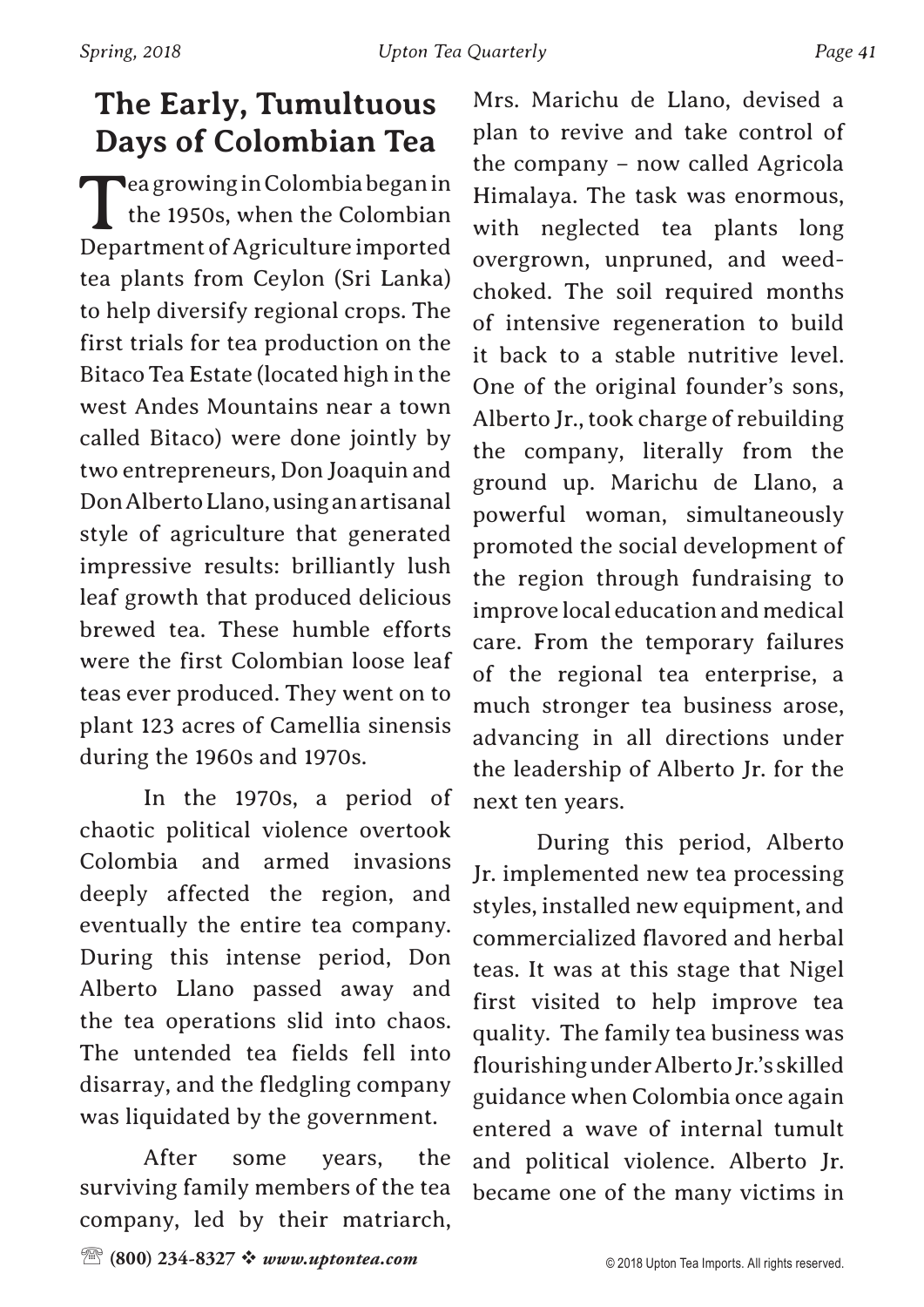the crossfire of trouble. He left a very positive and legendary impact on the business, both within the local community and his grieving family. While the company mourned his passing, it was time to carry on and rebuild his management team. His mother and six sisters took control of the company and reshaped it as a memorial to their beloved Alberto Jr. During those challenging times, the family bonded together and worked hard. Now, Colombia has a unilateral peace agreement and Agricola Himalaya can focus all of its energy on producing tea.

### **A Special Tea Treat Arrives**

The Bitaco teas arrived a few<br>days after my conversation days after my conversation with Nigel. After immersing myself for hours in the tumultuous, written history of an exotic, unknown tea region, I was full of added anticipation and lofty expectations as I brewed a large pot of Bitaco Black Tea Leafy (TSA2, found on page 24) loose leaf tea. To my delight, it was wonderfully balanced, brisk and bold as a good black tea should be, with a smooth mouth feel. My delight was heightened as the rich front notes merged with enticing back notes, which offered a subtly sweet

astringency as well as the faintest traces of caramelized sugarcane and spice. According to Nigel's account, this sweetness is present throughout the Bitaco production process, even scenting the air at the tea processing facilities. With each sip, I found that this new tea released more of its deeper personality, its volatile aromatic essences and complex flavor nuances.

After my first trials, my simple tea meditation and musings told me that these teas would resonate with fellow tea lovers wanting more complexity and subtle nuance from their daily tea breaks. These teas enlivened and refreshed me in a gentle and friendly way.

### **A New Beginning – A Lush Tea Plantation High in the Andean Mountains**

For decades, Agricola Himalaya packaged fine teas that were largely sold in tea bags, with or without flavorings. In the last five years, the company has diversified by planting new acres of tea using unique, locally selected varietals. The strategic intent is to evolve the plantation into a balanced ecospace for cultivating and processing the finest loose leaf specialty tea. The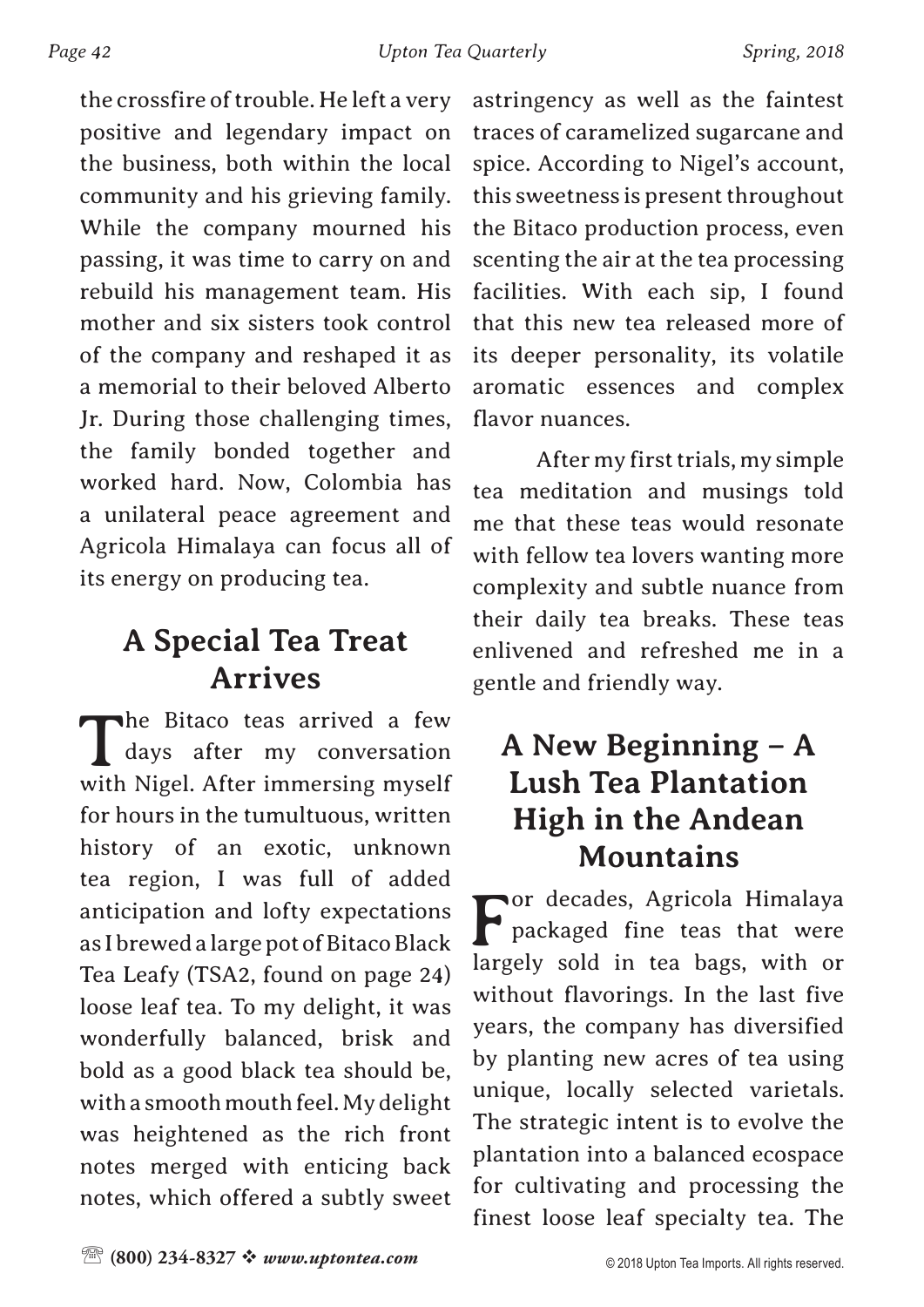Bitaco Colombian tea is a "high-grown" tea, cultivated at over 6,000 feet above sea level in the mist-capped Andes Mountains in Bitaco, Colombia. The region is characterized by its high level of rainfall and exceptional biodiversity. The Bitaco tea plants thrive in rich, young volcanic soil that naturally promotes lush plant growth; new tea buds and precious top leaf growth, or "flush," is abundant daily. Being near the Equator - just south of Ecuador - results in a yearround, bountiful harvest. Except for a few weeks annually, the Bitaco tea pluckers harvest the highly desired "two leaves and a bud" from hillsides drenched in misty rain, followed by copious bright sunshine, and enlivened in all directions by every type of wildlife imaginable.

As part of this delightful "new-old" tea origin discovery, I also found it quite interesting that Bitaco tea is harvested by skilled male and female workers, not simply women, as is commonplace in many tea regions worldwide. 32 tea pluckers - 16 women and 16 men

– work together closely in teams, creating a culture of equality and integrity.

# **Real-World Sustainability**

The pristine and sustainable<br>environment where Colombian environment where Colombian teas are grown and harvested is exceptionally rich in minerals, and the tea fields are nourished by pure mountain streams. Colombia is a tropical country with consistent weather throughout the year, allowing Bitaco teams to produce teas year-round. The almost "always sunny" estate location benefits its tea plants with maximum sunshine exposure that promotes photosynthesis and higher levels of natural antioxidants.

The Bitaco Tea Estate is certified as an organic producer, with additional acreage being planted continuously – all for organic tea. Currently, the total acreage of the property is nearly 520 acres: 136 acres for tea cultivation and 245 acres for a natural forest reserve, where the headwaters of more than 8 springs feed into the local watershed. There are also 25 acres for growing herbs (for herbal teas) and 112 acres that will be used for increasing the total tea acreage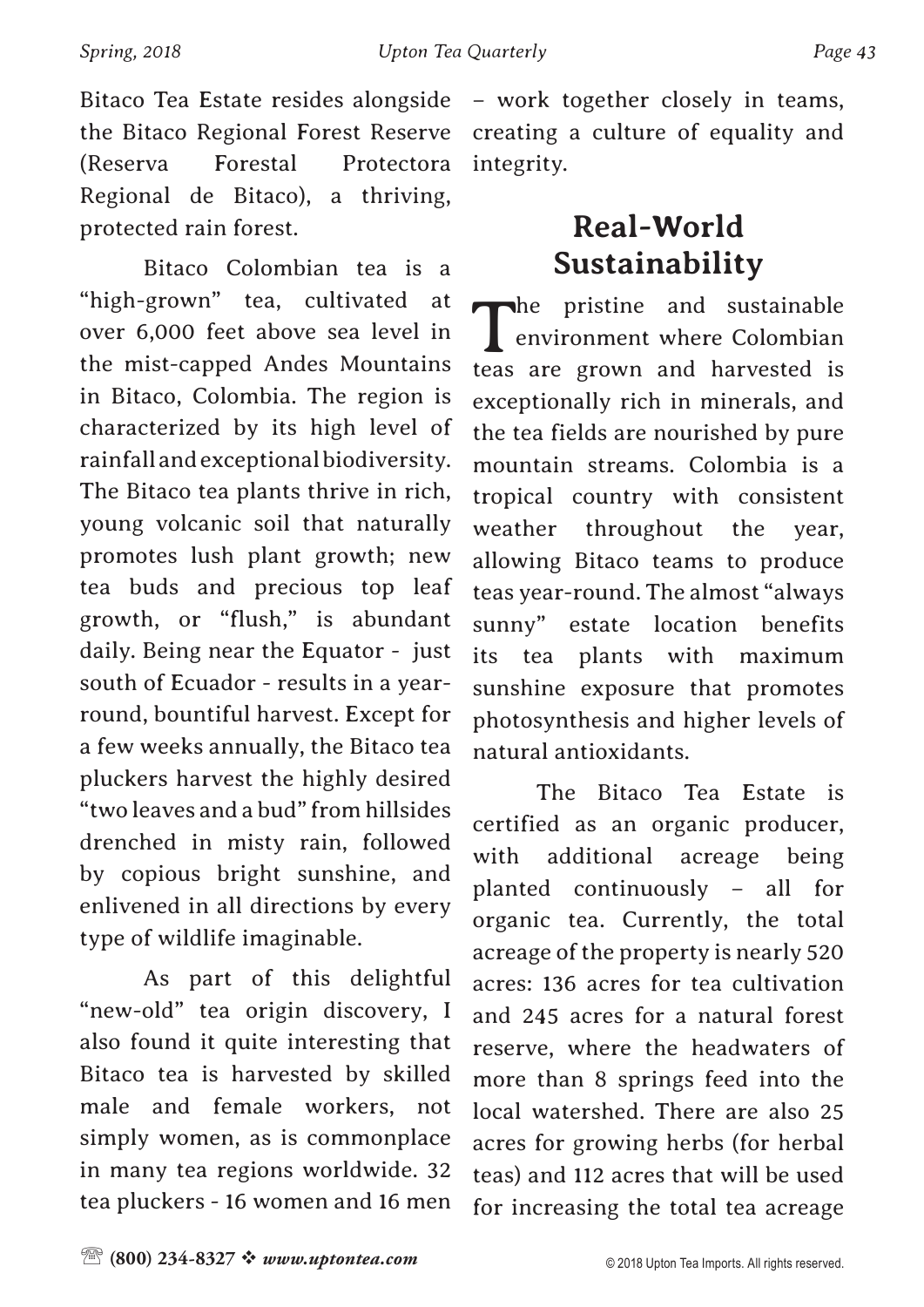during the next 8 years.

The Bitaco Tea Estate and brand has established a non-profit foundation through its parent company - the Agricola Himalaya Foundation - to ensure that local workers and their families have ready access to programs focused on education, especially for children. The benefits that Bitaco provides include improvement of local infrastructure, expansion of recreation facilities, and access to digital technology. The Bitaco region is now fully supported by a bustling local economy further entrenched by the Agricola Himalayan Foundation's funds and support; workshops on ecological education, music, and business are intertwined with the endowment of schools, libraries, and a scholarship fund for higher education. Where peace and tea merge in this situation, the outcome is beneficial in all directions.

Bitaco takes its stewardship duties very seriously, with a reverence for growing tea in such a protected, pristine location. Residing alongside the Bitaco Regional Forest Reserve, the estate sits within a spectacular biological corridor amongst flowing spring waters and lush tree canopy, which supports

one of the most biodiverse places on earth, and includes hundreds of species of birds, amphibians, reptiles and native flora.

# **A Bright Future for Colombian Tea**

The legacy of Bitaco tea tells<br>a story of the incredible a story of the incredible resilience of a peace-loving family who have ardently held to their vision of tea becoming the pathway for a small part of Colombia to build sustainable livelihoods despite endless obstacles.

While the challenging trials and tribulations of the past suggest that the Bitaco Tea Estate vision would end in a "paradise lost" scenario, the resiliency of Agricola Himalaya and its unified family have held together during the toughest of times. They have gone on to shepherd one of the world's up-and-coming origins for fine specialty teas, a "paradise found" tea business revival. And yes, Nigel Melican can take plenty of credit for his keen insights and endless travel from London to Colombia over many years, supporting the evolution of this "new-old" tea producer – Bitaco. As a metaphor between the strength and history I have learned about Bitaco tea, its native population and